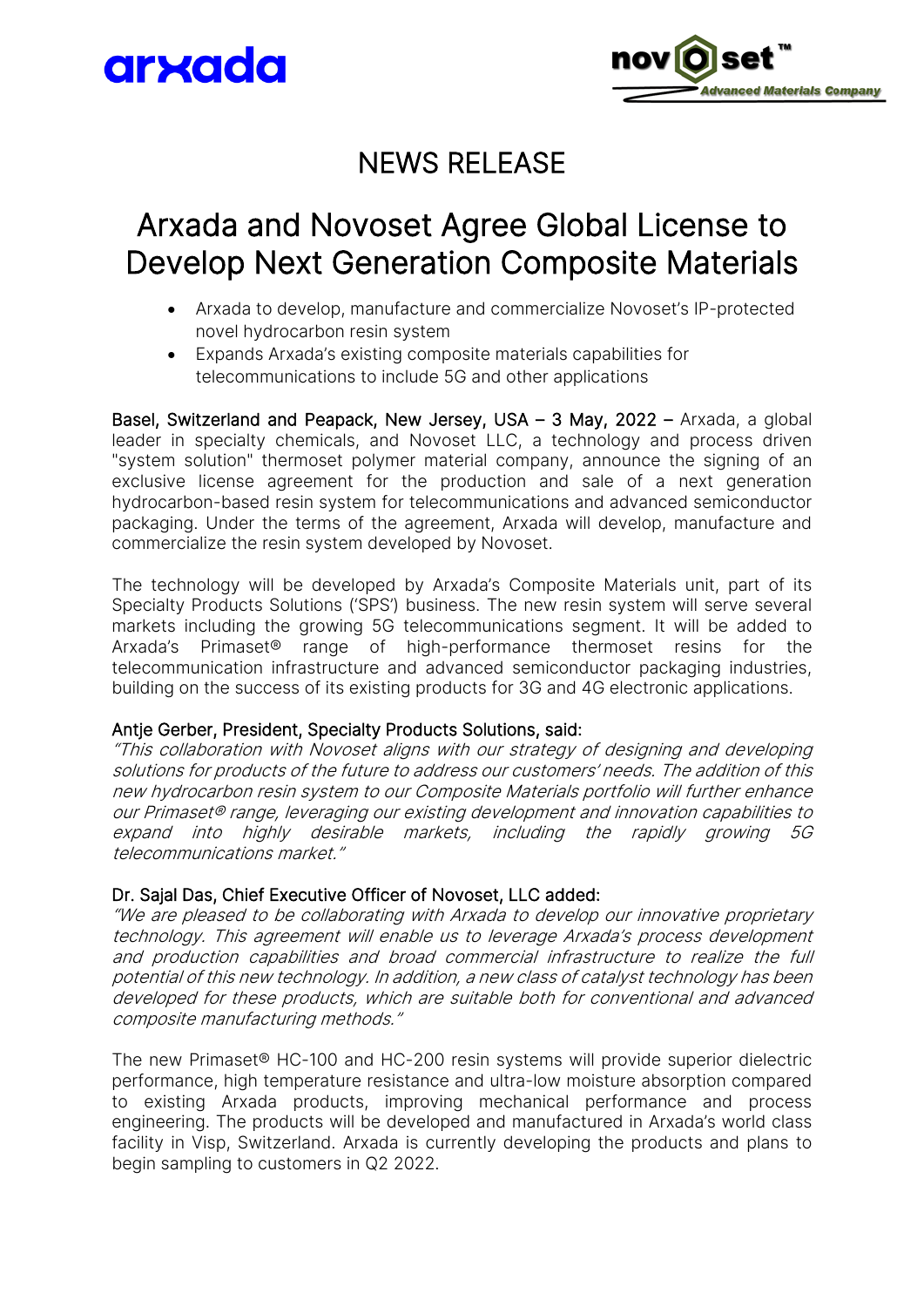# arxada



Arxada's Composite Materials unit is a well-established supplier and materials provider to the electronics, industrial and transportation end markets, developing the next generation of performance materials. The Company's Primaset® resins are a novel class of high-performance thermoset resins used in advanced composite materials for aerospace, space, automotive and industrial applications. The products have high thermal stability and strong mechanical properties, enabling them to withstand harsh conditions and maintain high performance over their full lifespan.

The collaboration is the fourth between Novoset and Arxada since 2011. Novoset has a long history of successful collaboration with Arxada's Composite Materials unit as an innovation and marketing partner in cyanate esters and other products. Some of those products are used in applications including mobile technology, Formula 1 cars, space vehicle heat shields and structures, air-ducting and enterprise servers in data center applications.

– ENDS –

#### Media Enquiries

Arxada Birgit Gronkowski, Head of Communications Tel: +41 61 316 8111 Email: [birgit.gronkowski@arxada.com](mailto:birgit.gronkowski@arxada.com)

#### Novoset

Noemi Cservenka Manager of Communications Tel:+1-908-470-4200 Email: [usa@novoset.com](mailto:usa@novoset.com)

#### About Arxada

Arxada, formerly part of Lonza Group, is a global specialty chemicals business with a world-class offering in Consumer Microbial Control ('CMC'), Industrial Microbial Control ('IMC') and Specialty Products Solutions ('SPS'). Arxada provides a broad portfolio of differentiated products targeted at a range of end markets, supported by its leading regulatory capabilities, IP expertise and established track record in R&D.

Arxada's CMC business targets five end markets: Hygiene, Home and Personal Care, Wood Protection, Crop Protection, and Food, Beverage and Water, while IMC focuses on Paints and Coatings and Material Protection. Both businesses build on superior regulatory expertise, the broadest set of antimicrobial agents and the widest range of registrations in the world, which are critical to maintaining the integrity of their customers' products.

SPS provides complex, high-quality technologies and chemistries to customers across a range of industries within its three business lines: Performance Intermediates and Chemicals, Composite Materials and the Custom Development and Manufacturing Organization.

FTI Consulting Ann Bartling/Rob Winder Tel: +44 20 3727 1000 Email: [Arxada@fticonsulting.com](mailto:Arxada@fticonsulting.com)